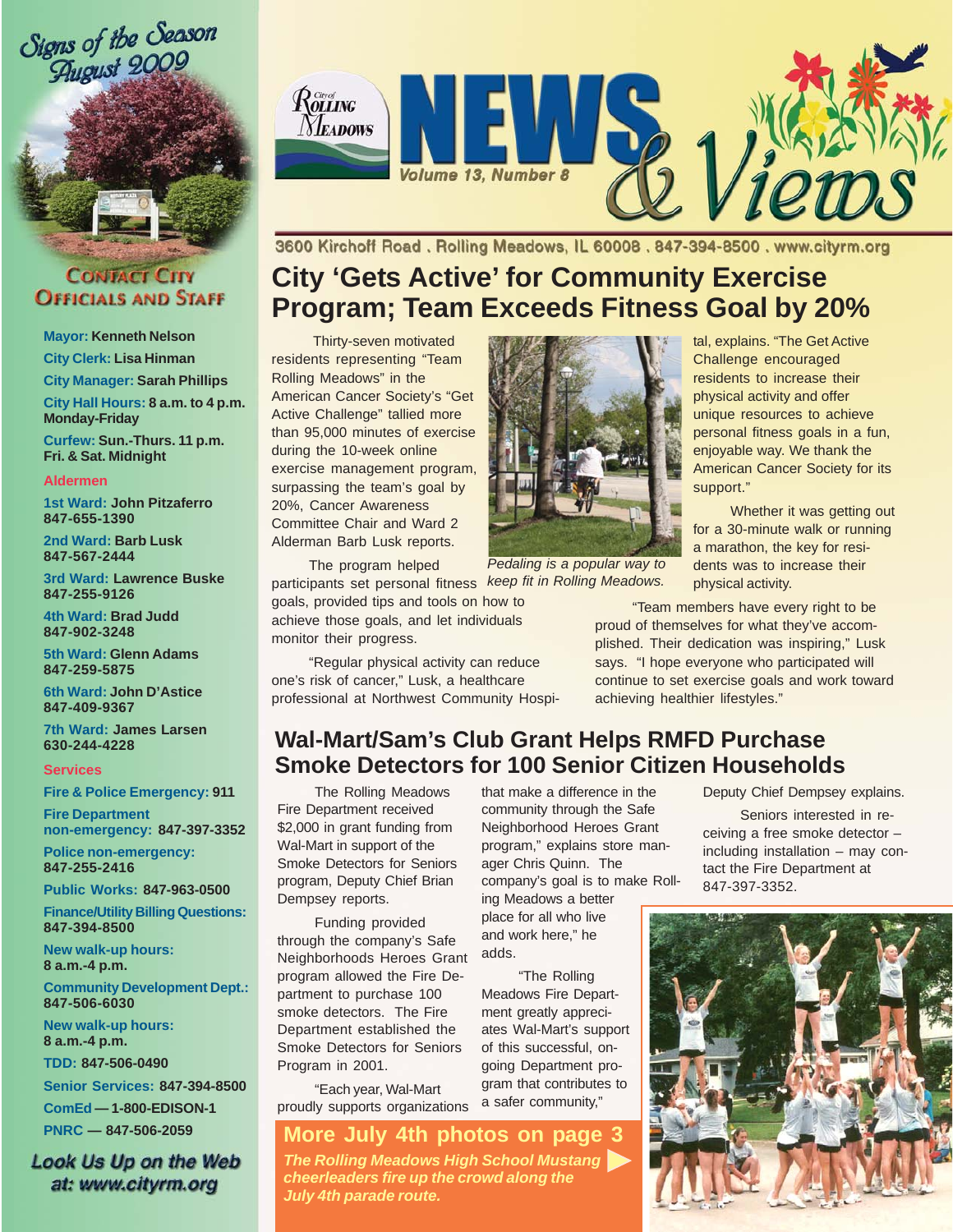### **Annual Audit Demonstrates Integrity of City Finances**

A report by independent auditors gave Rolling Meadows' financial operations a clean bill of health, demonstrating the integrity and legitimacy of the City's 2008 budget reports.

State law requires municipalities to undergo an annual audit by an independent certified public accountant. The accounting firm of Lauterbach & Amen, LLP, based in

Warrenville, IL, determined that the City is in accordance with generally accepted accounting principles.

"We commend the Finance Department for the well-prepared audit package, and we appreciate the courtesy and assistance given to us by the entire City staff," the accounting firm stated in its final report to City Council.

 The report offered recommendations in three areas that auditors believed needed to be addressed by City officials.

● **Increase Police and Fire pension funding** –

Auditors noted that the City is not contributing the actuarially determined dollar amount to the Police Pension Fund (60% funded) and the Firefighters Pension Fund (55% funded).

In response, the City has established a Pension Fund Committee to explore options for increasing contributions to both funds.

● **Rebuild fund balance reserves** – The audit noted that 11 of the City's 33 governmental and proprietary funds reported negative balances as of December 31, 2008. Finance Director Jim Egeberg points out that the City's 2009 budget reduced payroll by more than \$1.3 million, and overall spending was held at 2007 levels.

**Consolidate Funds** – Reducing the number of funds would enhance the City's ability to analyze financial statements and improve cash flow. Options for fund consolidation will be introduced during discussion of the City's 2010 budget.

# **2010 Budget Process to Begin with Careful, Deliberate Discussion**

BY JIM EGEBERG, FINANCE DIRECTOR

Following a detailed review of City finances earlier this summer, August begins a four-month period that will consist of careful, deliberate discussion between City Council and staff on development of the Fiscal Year 2010 budget.

As reported in the July issue of *News & Views*, City Council asked staff to present proposals for a 5% spending reduction for the final half of 2009. Department heads responded with spending reductions totaling \$620,000 to offset a continuing revenue shortfall. In addition, we have implemented a monthly budget forecast that will apprise Council members of ongoing City revenues and expenses, and how these might affect next year's budget.

*"While an increasing number of economists predict we'll see the*



—Jim Egeberg

These are important first steps in a concerted effort to address the continuing challenges we face. While an increasing number of economists predict we'll see the beginnings of economic recovery in 2010, this will not have an immediate impact on revenues. The bottom line: we must continue to budget for services with limited resources.

Difficult decisions will have to be made over the next few months as we craft a balanced budget that maintains high service levels in the face of rising costs. Housing market revenues (i.e. building permits, real estate transfer taxes) have declined, and sales tax revenues have leveled off. Compounding the problem is the continued increase in costs. While not approaching the rapid increase we've weathered over the past few years, they continue to escalate.

Later this month, City Manager Sarah Phillips and I will meet with department heads to review proposed operating budgets. The results of these discussions will help Finance Department staff develop a preliminary budget proposal to be presented to City Council in September. The document will also be posted on the City's Website, **www.cityrm.org**, for public review.

During a series of October and November budget workshops, Council members will continue to review budget materials and offer direction to staff. Plans call for City

Council to adopt the 2010 budget in November.

The overriding challenge we face is to provide proper funding levels for essential City services while simultaneously guaranteeing that taxpayers get the most for their dollar. Painful choices will need to be made in order to keep Rolling Meadows financially sound, provide effective services and, most importantly, control costs.

### **Sewer Problems? Call Public Works Before a Contractor**

When sewer service problems arise, call the Department of Public Works at 847-963-0500 before the plumber to determine whether the City or homeowner is responsible for repairs.

Signs of potential trouble include:

● Water bubbling from the

ground;

● Odor:

● Standing water in an otherwise dry area;

● Water gurgling/bubbling in the toilet or tub while doing laundry;

● Water above ground level at existing cleanout;

● Water/debris in existing cleanout;

● Condensation on windows (if home sits on a crawlspace).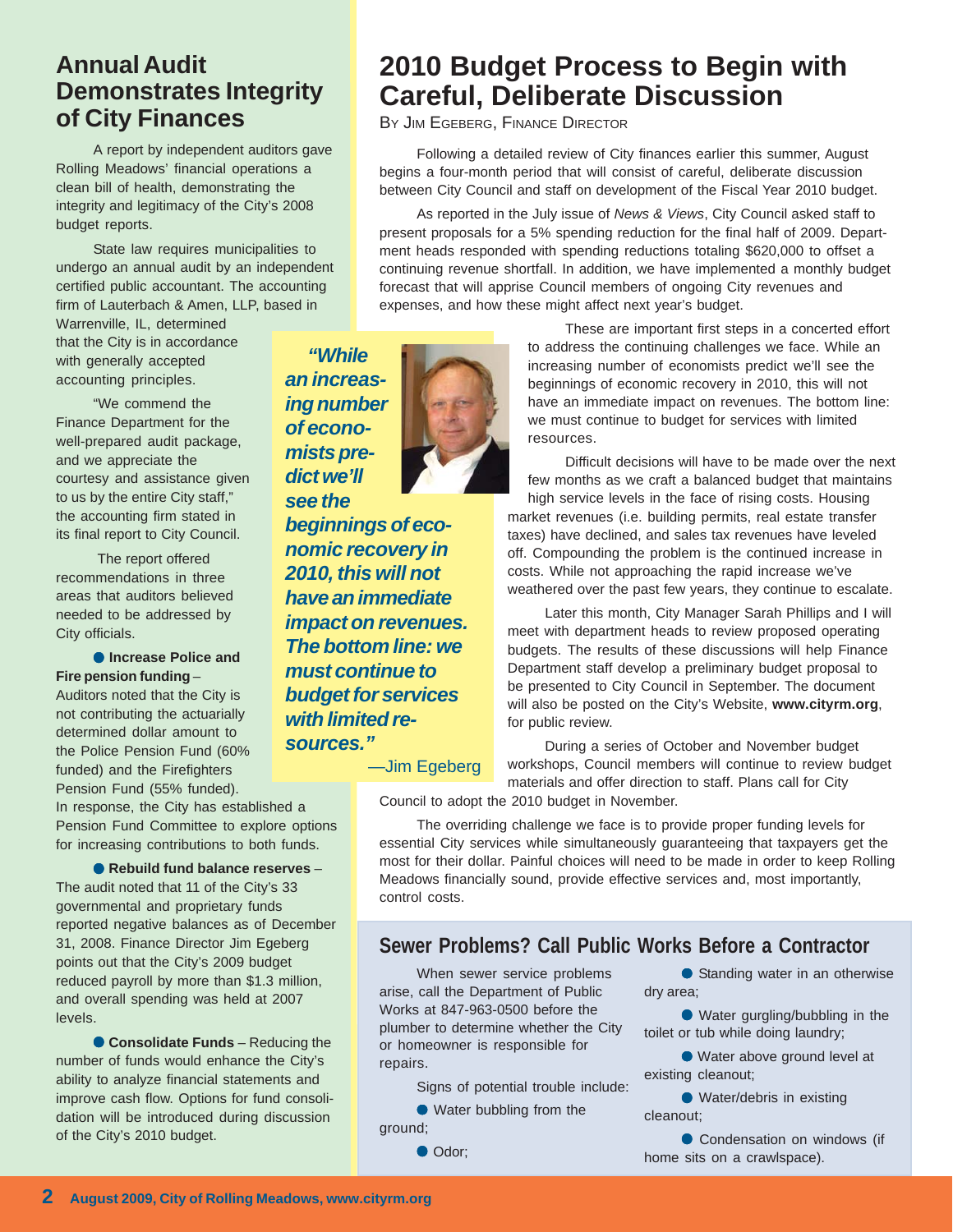# **Community Joins in Star Spangled Celebration!**





*The City's 2009 July 4 Parade excited large crowds with a mixture of traditional celebrants (1) and clowns (2) and opportunities for Indian Princesses and their dads to show off their feathers (6). Stars of the show included the Jesse White Tumblers (4 ) and the York Lions Steel Band (3), who came all the way from Toronto, Ontario, Canada. Managing Director Mike Stacey (foreground, left) and*

> *Leader Trevor Blunt (right) said they packed up after their July 1 Canada Day celebration and brought the youth band of more than 30 teenagers to Rolling Meadows as a reward for all their hard work during the year. The York Lions Club sponsors the group, whose performance was impressive. Many residents decked out their homes in Independence Day regalia, as they enjoyed the spectacle, some even taking a rooftop perch (5).*





### **July 4 'Family Walk' Participants Win Front Row Seats to Fireworks Display**

Rolling Meadows residents Joshua Koutas and Debbie Volpe enjoyed front row seating at the City's July 4 fireworks display – complete with inflatable couches and refreshments – following a raffle drawing for all who participated in the Cancer Awareness Committee's 3.2 K (1.9 mile) "Family Walk/Bike in the Park" event.

Rolling Meadows' Cancer Awareness Committee provided the couches, snacks and beverages.

"Everyone was really excited to see who would win the couches," Committee Chair and Ward 2 Alderman Barb Lusk explains. "Despite the gloomy weather conditions we faced during the Walk, the chance to win the couches and refreshments seemed to brighten everyone's day."

*Raffle winner Joshua Koutas (below, second from left) is pictured with his father, Elias, and brothers, Nikko and Jacob.*



*Winner Debbie Volpe (above, second from right) enjoyed the City's stunning fireworks display in the lap of luxury, courtesy of the Rolling Meadows Cancer Awareness Committee.*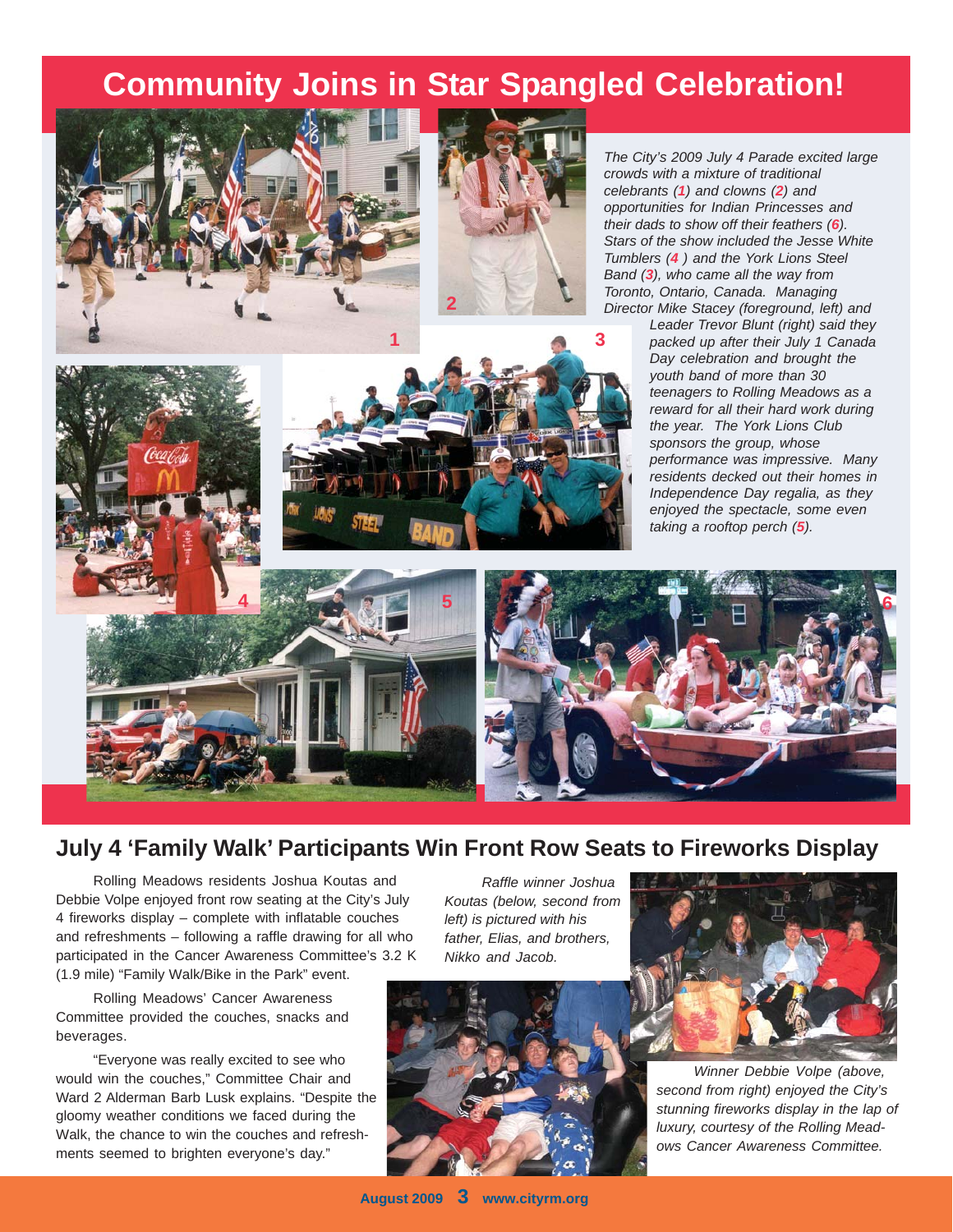# **Hundreds Salute Lance Corporal Brandon Lefebvre at July Homecoming**



Rolling Meadows welcomed home another of its heroes on July 10, when City officials joined family members, friends and neighbors to celebrate the homecoming of Lance Corporal Brandon Lefebvre.

LCpl Lefebvre completed his fouryear enlistment in the United States Marine Corps with a seven-month tour of duty in Iraq as a member of a crash/fire/ rescue squad. Escorted home from the

Des Plaines Oasis by members of the Warriors Watch Riders, and members of the Rolling Meadows Police and Fire Departments, LCpl Lefebvre was greeted by more than 200 residents who had gathered to salute his service.

Proud parents Art and Eileen Lefebvre thanked the City for its support of the people serving our country. "It's things like this that make us proud of living in Rolling Meadows for 40+ years."

### **Motor Scooters, Pocket Bikes Banned on Public Property**

Rolling Meadows Police urge compliance with a City ordinance that bans the use of electric or motorized scooters on public property, following a marked increase of complaints from irate callers. The ordinance, passed in 2005, allows police to confiscate the scooters – including Segway personal transporters and pocket bikes – and

levy fines up to \$500. Residents who use motorized wheelchairs and other electrical personal mobility devices are not affected.

The ordinance mirrors a Cook County law that prohibits use of gas-powered or electric scooters, motor-driven cycles or other similar non-motor vehicles on public property, including streets, pedestrian walkways, bike paths and parks.

"Many people believe that these types of vehicles are legal for use on City sidewalks and streets because they can be purchased almost anywhere," Sergeant John Freese explains. "From a public safety standpoint, we would be remiss if we did not attempt to ensure the safe use of these scooters and mini-bikes."

Police officers are empowered to confiscate scooters and fine offenders who misuse the machines. Fines range from \$50 for a first offense to \$500 after a third offense.

The ordinance also addresses issues of parental responsibility. It states: "An offense committed by a minor under the direct control or with the consent of a parent or guardian may subject the parent or guardian to...penalties."

#### **Open House, Ribbon Cutting Celebrate Sterling Autobody Expansion**

A June 24 open house and ribbon cutting ceremony welcomed Mayor Ken Nelson and City Manager Sarah Phillips to celebrate Sterling Autobody Center's 20,000 sq. ft. expansion of its Rolling Meadows facility.

Located at 2785 Algonquin Road, Sterling Autobody now offers a newly remodeled office and customer waiting area, an employee training facility, indoor parking and a larger rental car operation.

The daylong event featured facility tours, breakfast and lunch, and a workshop offering free removal of minor dings on attendee vehicles through a paintless dent repair process. Sterling also distributed free tire gauges, with certified technicians offering tips for customers on the advantages of maintaining proper tire pressure.

Following lunch, Mayor Nelson joined Sterling Autobody officials for a ceremonial ribbon cutting, officially opening the remodeled facility to the public.

The Rolling Meadows location is the first to offer Sterling's 24-Hour Express Repair Process (ERP), which "creates an efficient, linear repair by separating less complicated repairs from more complex heavy body repairs," according to a company news release.

The ERP line is staffed with dedicated technicians. Vehicles undergoing minor repairs are returned to customers within 24 hours.

"The ERP process is a highly choreographed team effort designed with the customer in mind," Sterling Autobody Presi-



dent Nick **Notte** explained. "Consumers whose vehicles have minor damage are assured high quality repairs with minimal disruption to their lives."

*Mayor Ken Nelson (fourth from right) and City Manager Sarah Phillips (Second from right) took part in a ribbon-cutting celebrating Sterling's 20,000 sq. ft. expansion. Sterling representatives, pictured, from left, are Amanda Shaffer, Alex Feliciano, Bob Benjamin, Jimmy Pederson, President Nick Notte, Bob Conrad and Holly Klaus.*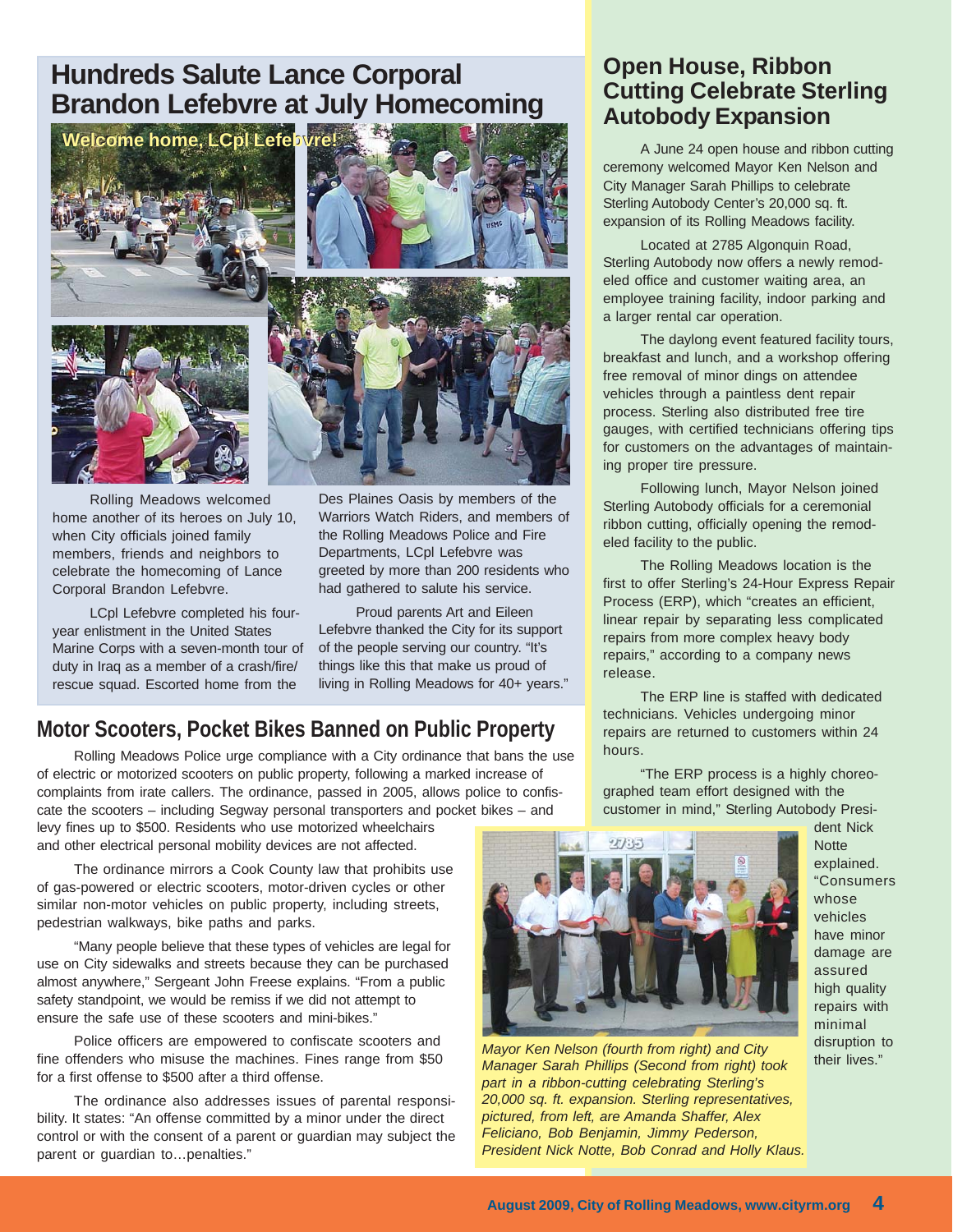# **Workshop Offers Residents Tips for Maintaining Salt Creek Stream Banks**

Property owners along Salt Creek attended a July public information workshop that outlined recent stream bank stabilization projects and offered tips for maintaining landscaping along the creek to minimize the potential for erosion.

During the presentation, representatives of Christopher B. Burke Engineering, the City's engineering firm, and Wills Burke Kelsey Engineering presented



an overview of the three phases of completed stabilization work. Since 2001, the Salt Creek Stabilization program has repaired roughly 5,000 feet of eroded stream banks and helped reintroduce native plant species.

The program also offered tips on how residents can help maintain stream banks along the creek.

"With proper maintenance, the

engineering and structural stabilization work that has been completed along Salt Creek should last at least 100 years," reported Patrick Kelsey. "There are things we can do to keep these systems in place."

Native vegetation is an essential component of stream bank stabilization, residents learned. The City has planted species such as Little Bluestem, Purple Coneflower, Brown-Eyed Susan and Spiderwort along the creek bed. These native plants have deeper root systems that help hold the bank together and reduce the water's corrosive effect.

Residents were encouraged to plant a "native garden" that serves as a buffer between their yards and the creek bank. Other tips for protecting residential property that were discussed at the workshop included:

● Recycle grass clippings, as opposed to dumping them along the creek;

● Avoid digging, building or placing mulch on the banked slope leading to the creek;

● Do not attract/feed geese, who are known to eat native plants that help stabilize stream banks.

Residents should contact the City's Public Works Department (847-963- 0500) if they see signs of erosion. In addition, the City will periodically post new informational tips for stream bank stabilization on its Website, **www.cityrm.org.**

### **City Explores Options to Reimburse Yard Maintenance on Foreclosed Homes**

Community Development Department officials are exploring modifications to Rolling Meadows' code that would reimburse the City for costs associated with maintaining yards of homes that have entered foreclosure, Director Valerie Dehner reports.

City code requires that property owners keep their lawns mowed and trimmed to avoid overgrowth of grass or weeds, and the vast majority of residents keep their lawns in good shape. The challenge is in identifying titleholders – often banks – of homes currently in foreclosure in Rolling Meadows.

"We often lack accurate contact information for the entities that own these foreclosed homes," Dehner explains. "It significantly reduces our ability to address code violations on the properties."

To keep these properties code compliant, the City must hire landscaping crews. Beyond aesthetics, lawn neglect attracts insects, creates an ideal habitat for wildlife, and may spur a dramatic rise in pollen count, all of which affect neighbors.

City officials are concerned about mounting costs associated with maintaining the properties of these vacant homes. A possible solution under discussion is to add the cost of staff maintenance to the City's real estate transfer tax. This would reimburse the City for expenses incurred, once a vacant property is sold to a new owner.

"Taxpayers should not have to subsidize property maintenance on homes that have been repossessed," Dehner says. "Our goal is to implement a fair system that allows the City to recoup its expenses."

## **Online Vehicle Sticker Sales Surpass City's Expectations**

Online sales of 2009- 10 vehicle stickers and dog licenses in June surpassed Finance Department expectations, with more than 20% of residents opting to use a new purchasing option available through the City's Website, Finance Director Jim Egeberg reports.

The new service allowed residents to use their credit or debit card to purchase vehicle stickers

and dog licenses at **www.cityrm.org**. By purchasing stickers and dog licenses online, customers avoided having to mail in their applications or visit City Hall to complete their purchases.

"We saw online sales as a way to improve customer service and convenience. Having a response rate of more than 20% in the first year shows us that many people agreed with our assessment," Egeberg says.

The Finance Department reports that 50% of all customers purchased stickers at City Hall, 25% mailed in their applications, and 5% bought stickers at participating retail locations.

Later this month, the City will mail overdue notices to residents who failed to purchase stickers by the June 30 deadline. Motorists who have not bought and displayed a current vehicle sticker will pay double the

price, and are subject to a \$100 police citation.

City ordinance requires all drivers with cars registered or housed in Rolling Meadows – including residents with Palatine mailing addresses – to purchase and display the 2009-10 vehicle stickers.

Funds generated from vehicle sticker sales support Rolling Meadows' ongoing street maintenance activities.